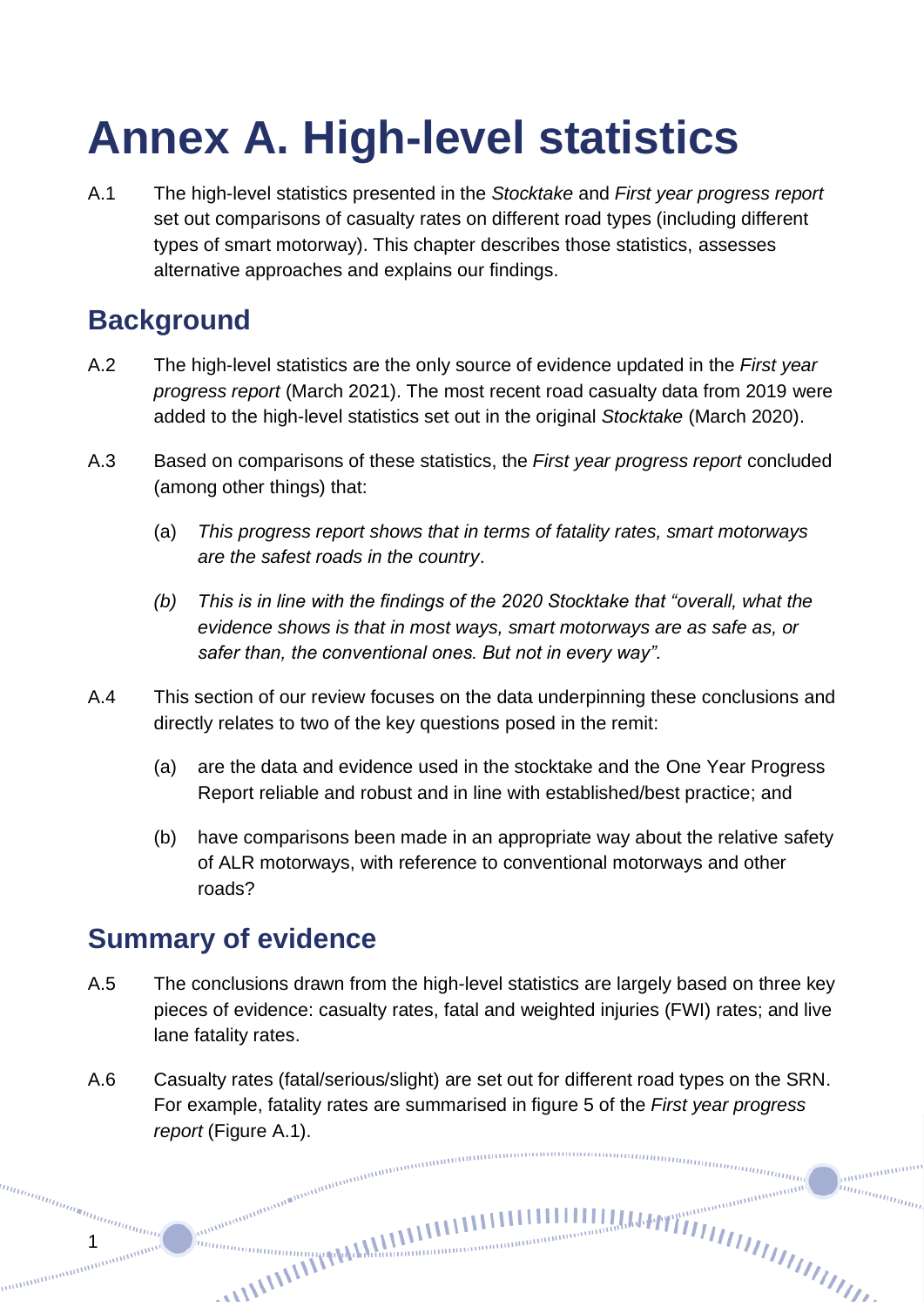

#### **Figure A.1 Copy of figure 5 from the** *First Year Progress Report*

- *A.7* The Fatal and Weighted Injuries Index gives a fatality 10 times the weight of a serious casualty, and a serious casualty 10 times the weight of a slight casualty<sup>1</sup>. The *First year progress report* states that: "*Like other transport authorities across the UK the key measure we use to assess the safety of roads, is Fatal and Weighted Injuries*."
- *A.8* FWI is widely used across different sectors to compare fatal and nonfatal accidents. Specifically, within the rail sector, FWI is a prominent safety indicator. Compared to other transport modes, FWI is less widely used in road safety: the methodology was derived from that used by the Rail Safety and Standards Board (RSSB). RSSB has since adopted new weightings for calculating FWI, but we consider that the weightings used by Highways England were appropriate.
- A.9 The *First year progress report* then describes FWI for different road types in the body of the text but, unlike with fatal casualty rates, only includes charts in the annex of the document, alongside other charts for slight and serious casualty rates.
- A.10 This may cause confusion as the report describes FWI as the key measure for assessing road safety, but then appears to focus more heavily on fatal casualty rates. The chart showing FWI by SRN road type from the annex is copied below

<sup>ntummumm</sup>

anananan in<sub>nnmmn</sub>

anaaaaaa

<sup>&</sup>lt;sup>1</sup> It is calculated as: Fatal casualties + (Serious Casualties \* 0.1) + (Slight Casualties \* 0.01).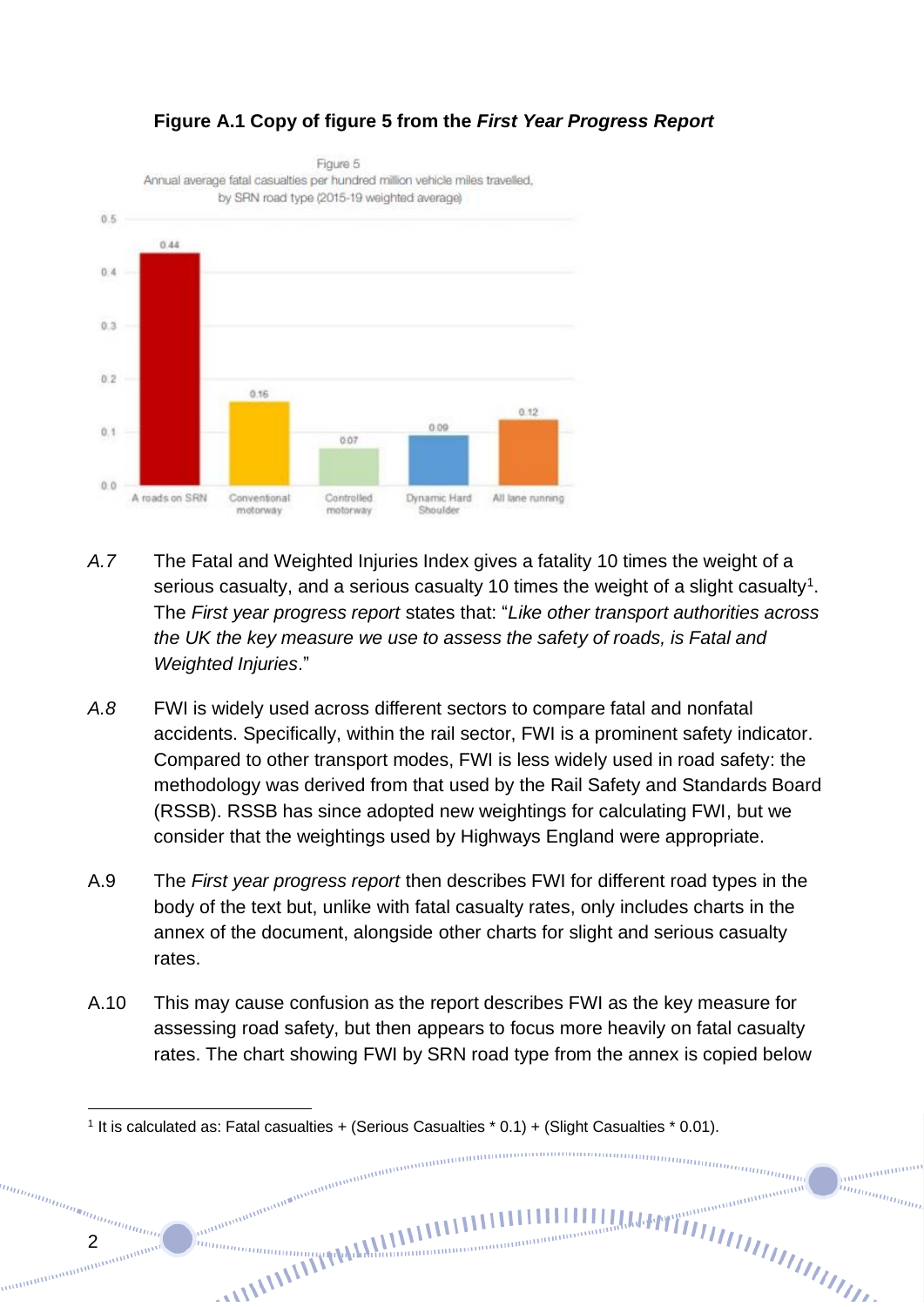(Figure A.2). In terms of relative safety, it shows the different road types in the same order as the fatality rates chart.

#### **Figure A.2 Copy of figure 14 from the** *First Year Progress Report*



<sup>htin</sup>inin<sub>inininin</sub>inininininininin<br>3<br><sub>3</sub>

Figure 14

meningangangangangangangangangang

**Communications** 

a<sub>tti</sub>

A.11 The third piece of evidence is set out in Table 2 of the *First Year Progress Report*, which presents live lane fatality rates per year (2015 to 2019) on different types of motorway. These figures are derived from the same source as the other casualty statistics, but exclude any fatalities which do not occur in a live lane (e.g. on a hard shoulder or lay-by). Live lane fatalities for ALR are the same as 'all' fatalities for ALR because there have been no fatalities reported in emergency refuge areas in this period. The result is a slightly less favourable comparison between ALR and other motorways that have hard shoulder/layby fatalities removed. It also points towards a possible trend of increasing fatality rates on ALR motorways that is not observed on conventional motorways. Overall, live lane fatality rates show a similar relationship between different types of smart motorway as presented by the fatal casualty rates.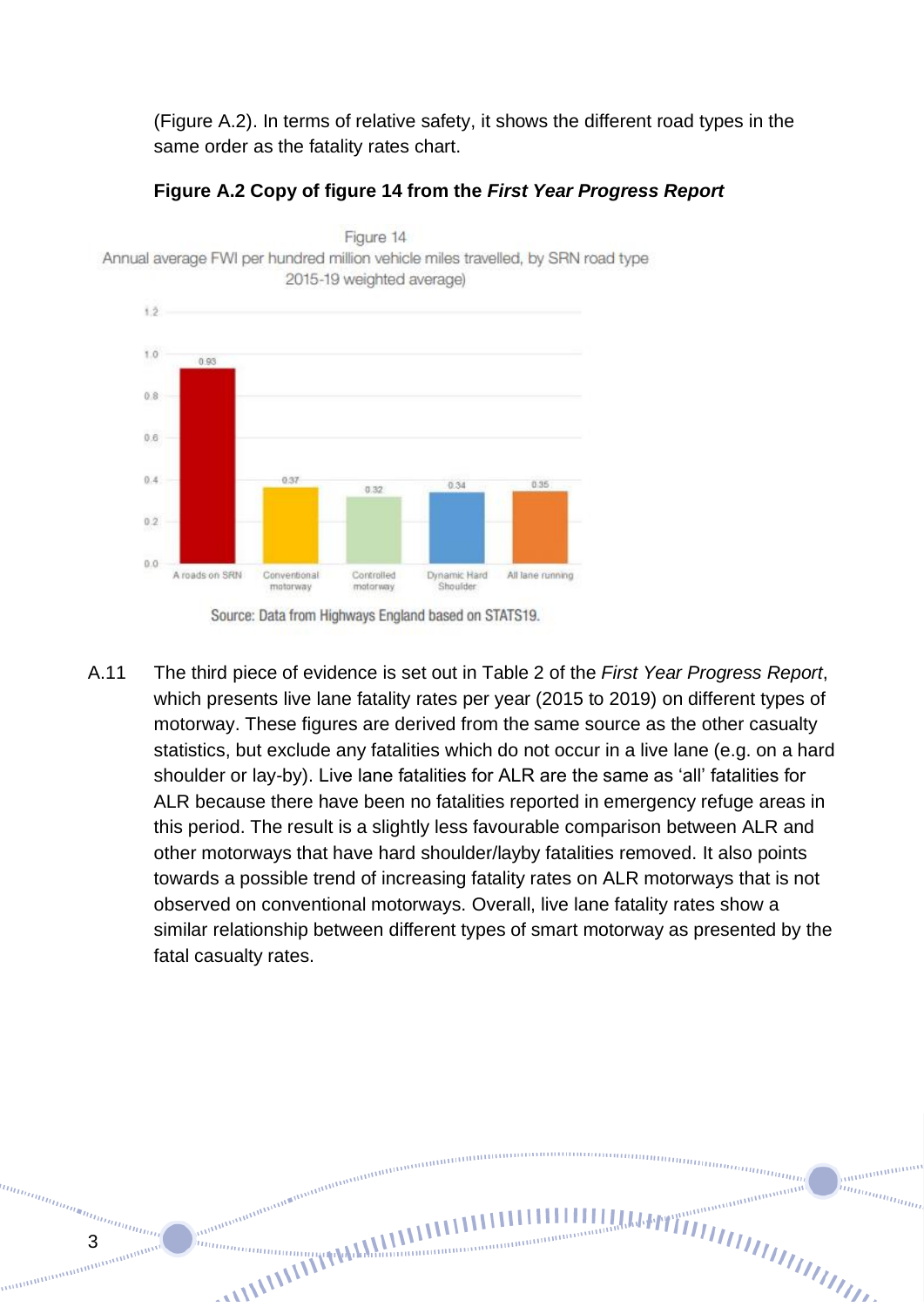#### **Figure A.3 Copy of Table 2 from the** *First Year Progress Report*

| Table 2                                                                                             |      |      |      |      |      |                             |  |
|-----------------------------------------------------------------------------------------------------|------|------|------|------|------|-----------------------------|--|
| <b>Live Lane Fatality Rates</b><br>(moving and stopped<br>vehicles)                                 | 2015 | 2016 | 2017 | 2018 | 2019 | <b>Total</b><br>$(2015-19)$ |  |
| Fatality rates (per hundred<br>million vehicle miles) on<br>live lanes of conventional<br>motorways | 0.16 | 0.14 | 0.17 | 0.14 | 0.13 | 0.15                        |  |
| Fatality rates (per hundred<br>million vehicle miles) on<br>live lanes of controlled<br>motorways   | 0.08 | 0.02 | 0.05 | 0.11 | 0.07 | 0.06                        |  |
| Fatality rates (per hundred<br>million vehicle miles) on live<br>lanes of DHS motorways             | 0.07 | 0.06 | 0.03 | 0.03 | 0.18 | 0.08                        |  |
| Fatality rates (per hundred<br>million vehicle miles) on live<br>lanes of ALR motorways             | 0.00 | 0.04 | 0.10 | 0.19 | 0.14 | 0.12                        |  |

A.12 The *First year progress report* compares five separate measurements of casualties across six different categories of road type. These variables are summarised in Table A.1:

#### **Table A1.1 List of road and casualty types compared in the** *First Year Progress Report*

Conventional motorway

Controlled motorway

Dynamic hard shoulder motorway

4

All smart motorway combined

inn

## **SRN Road type Casualty type**

| Fatality       |  |
|----------------|--|
| <b>Serious</b> |  |
| Slight         |  |
| <b>FWI</b>     |  |

ALR motorway **Live lane fatalities** 

munimunimun

menamamamamamam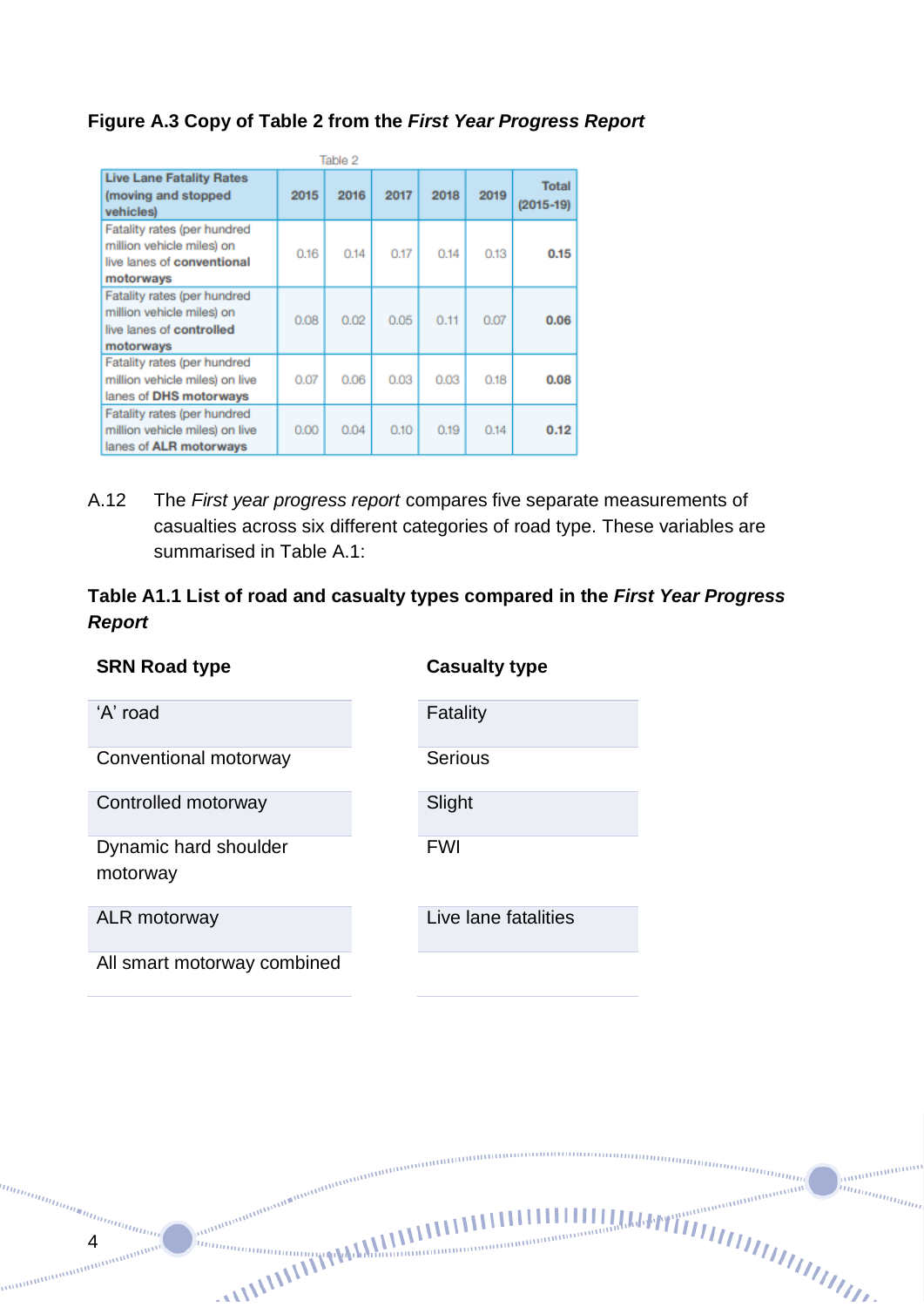### **Methodology and assumptions**

### **Data sources**

5

- A.13 The high-level statistics are calculated from three statistical datasets produced by DfT:
	- (a) **road casualties (STATS19).** DfT produces estimates of road casualties that are based on data reported to police using the STATS19 reporting system. These estimates are widely regarded as the most detailed, complete and reliable source of road casualty statistics. However, there are acknowledged limitations of the data. These are discussed in more detail on [DfT's website](https://assets.publishing.service.gov.uk/government/uploads/system/uploads/attachment_data/file/259012/rrcgb-quality-statement.pdf) and include: under-reporting of non-fatal casualties to police; changes in reporting systems used by police; and online self-reporting of collisions. DfT published a detailed [review of STATS19](https://assets.publishing.service.gov.uk/government/uploads/system/uploads/attachment_data/file/962579/stats19-review.pdf) in 2021;
	- (b) **road traffic.** Traffic estimates for the SRN are taken from DfT's wider road traffic estimates that cover all roads in Great Britain. A detailed [methodological note](https://assets.publishing.service.gov.uk/government/uploads/system/uploads/attachment_data/file/524848/annual-methodology-note.pdf) is set out on DfT's website; and
	- (c) **road lengths.** Road length statistics are also taken from the wider series that covers all roads in Great Britain. A [methodological note](https://assets.publishing.service.gov.uk/government/uploads/system/uploads/attachment_data/file/860024/road-length-statistics-methodology.pdf) is set out on DfT's website.
- A.14 These are all designated as National Statistics, which means that they are assessed as fully compliant with the [Code of Practice for Statistics](https://code.statisticsauthority.gov.uk/the-code/) to meet the highest standards of trustworthiness, quality and value. National Statistics accreditation is designated by the Office for Statistics Regulation, the regulatory arm of the UK Statistics Authority. As National Statistics are subject to an established process of scrutiny that applies across all government departments, the collection and production of these data is considered reliable and robust.
- A.15 Highways England then mapped these data to the SRN by matching casualties and traffic volumes to conventional motorways and different types of smart motorway (ALR, controlled and dynamic hard shoulder running). This enabled high level casualty rates to be calculated for the different road types.
- A.16 The locations of smart motorways on the network have been mapped using a geographic information system (GIS). The location of each collision on the smart motorway (or wider strategic road network) was then identified and validated against the GIS map. During our review Highways England noted potential limitations in this approach, mainly on precise start and end locations of different<br> $\frac{1}{2}$

nnnnnnnnnna (1930)<br>Tannannan

ammanan inn<sub>innin</sub>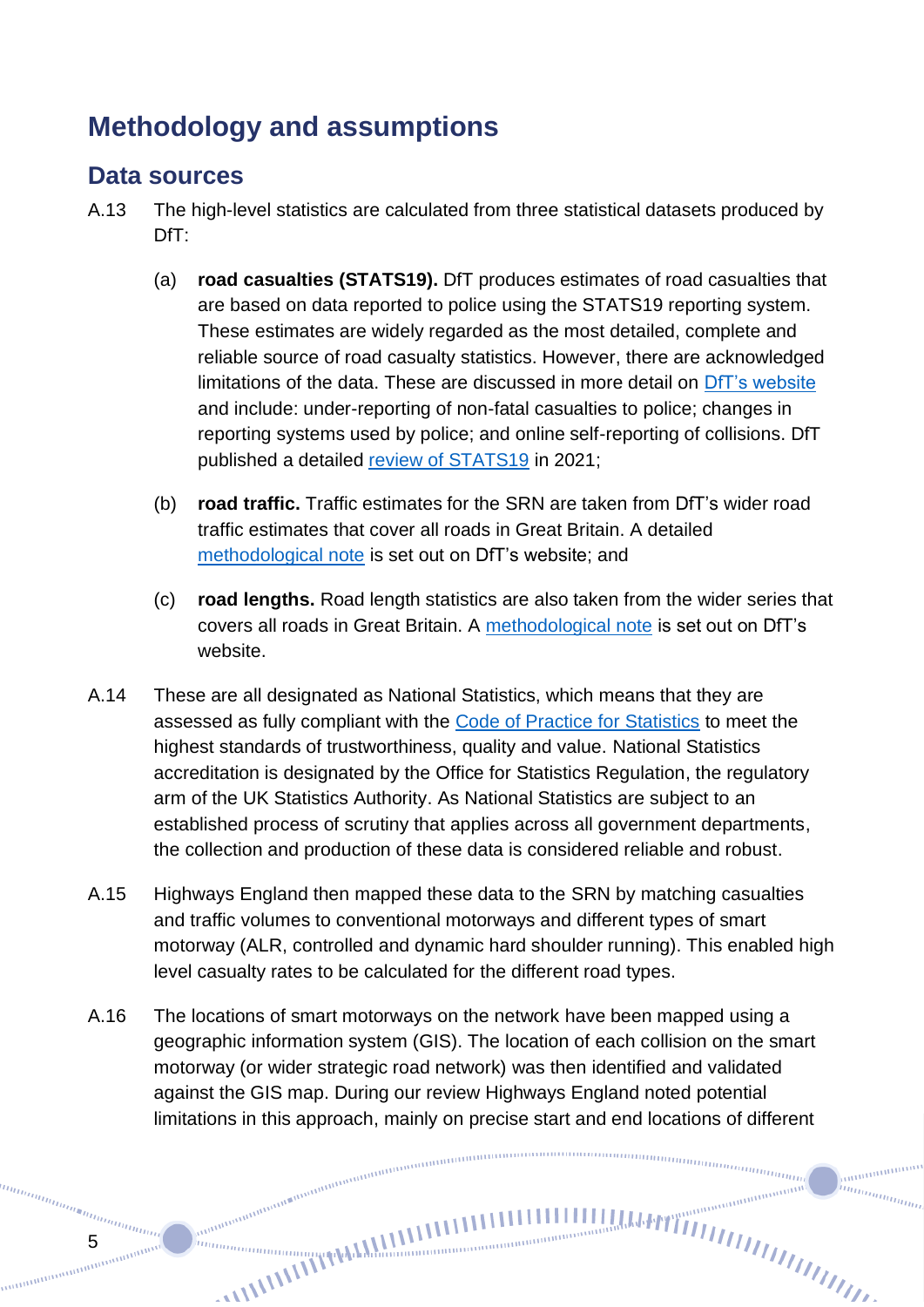types of smart motorway, but it considered that these do not have a significant impact.

- A.17 Casualty rates were calculated by dividing the number of casualties ('fatal', 'serious' or 'slight') on a particular type of road by the corresponding volume of traffic. These rates were then compared to determine the relative safety of different road types.
- A.18 As part of our review we undertook a systematic check of the spreadsheets that were used to calculate these data for different road types. We found no errors in the underlying calculations.

### **Analytical approach**

6

annan

- A.19 A number of decisions were made by DfT and Highways England when deciding how to calculate and present the high-level statistics. We examined five key decisions that underpin the analysis in more detail:
	- (a) analysis of high-level casualty statistics focuses on both FWI and casualty rates;
	- (b) traffic (vehicle miles) is used as the denominator for calculating casualty rates;
	- (c) five-year averages are used for presenting headline casualty rates for different road types;
	- (d) statistical significance testing was not used to determine whether differences between casualty rates for ALR and other roads are significant; and
	- (e) casualty data were not adjusted to account for the impact of changes to police reporting systems.
- A.20 **Decision:** Analysis of high-level casualty statistics focused on both FWI and casualty rates.

• **Rationale:** DfT explained that it wanted to focus on outcome metrics that would resonate with people and would allow them to understand the risk exposure to themselves. The choice of metrics was partly driven by the ongoing public debate. Also, the original stocktake was planned to be completed in a short time, which required focusing on data that was already available.

 $m n_{\rm 100mmpc}$ 

munimum

in<sub>nnmmm</sub>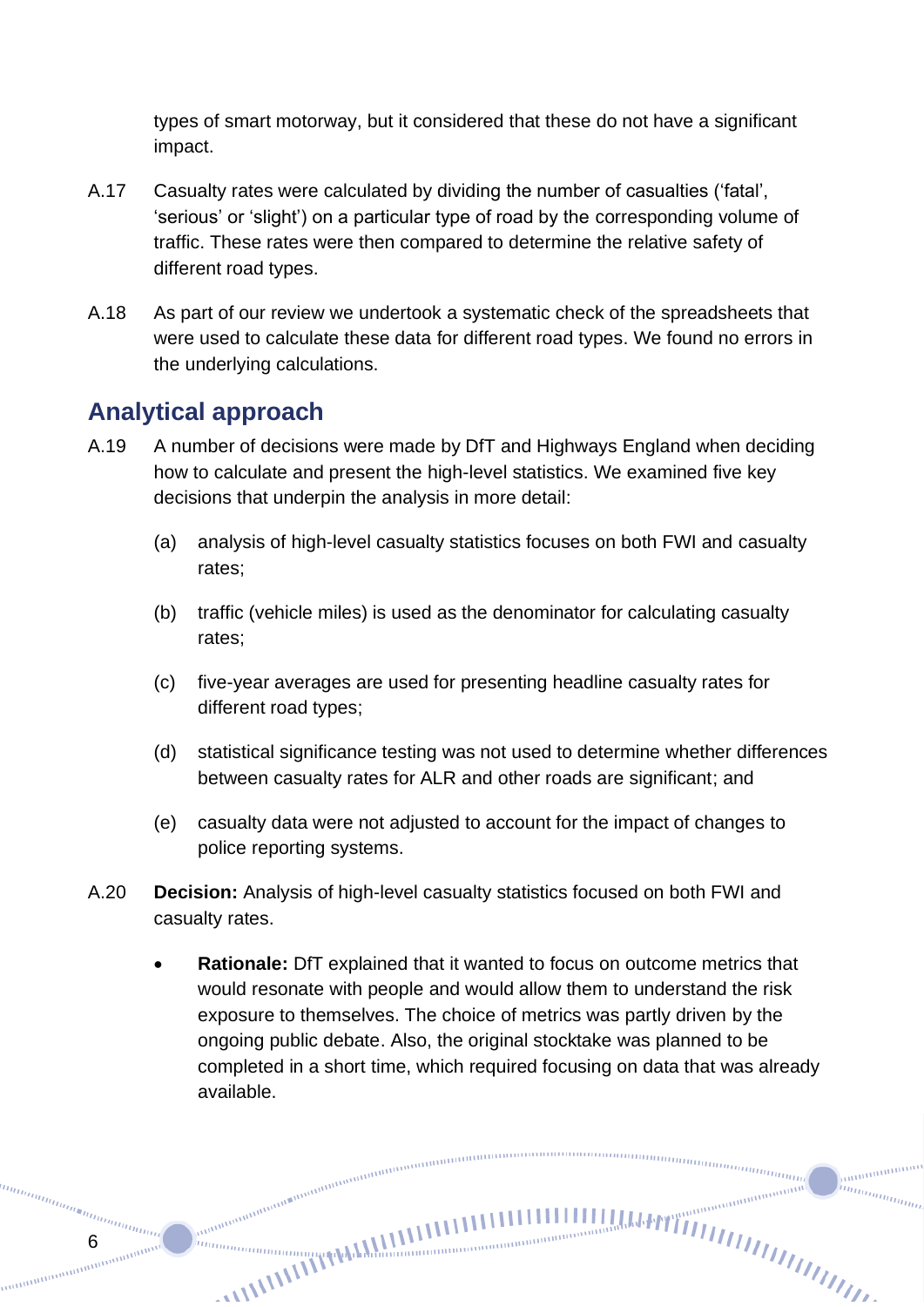Casualty and FWI data matched these requirements as it measured injuries and deaths on smart motorways and was already used for safety analysis. FWI data is also a key metric used to measure safety in other transport sectors and Highways England set this out as the measure that would be used to demonstrate safety when the first smart motorways were introduced in 2012.

DfT did not express any views as to whether casualties was a 'better' metric than FWI or vice versa. DfT's focus was to make sure it communicated information and data to the public clearly.

Killed or Seriously Injured (KSI) rates, which is a commonly used road safety metric, were not included as a headline metric. However, fatalities and serious injuries were presented separately in the annex, which allows anyone to calculate KSI rates if they wanted to.

- **Alternatives:** An alternative to casualty and FWI data in the *First year progress report* could be collision rates. Damage-only collision data may be less robust and DfT does not hold estimates of damage only collisions on the **SRN**
- **ORR assessment:** DfT's focus on casualties on smart motorways supports the use of FWI and/or casualty rates as the key measures of safety in the *Smart Motorway Stocktake and Action Plan*.

The *First year progress report* subsequently focused more closely on fatality and FWI rates in the main body of the report but still includes rates for serious and minor casualties in the annex.

Fatality data is generally considered to be more accurate than data for serious and slight injuries, as it is less affected by under-reporting or by changes in how police record casualties.

It is a strength of the original *Stocktake* and *First year progress report* that data for all severity types were presented, as this is important in increasing transparency around the depth of analysis. However, Highways England should be clearer as to what metrics underpin the key conclusions. These conclusions could also be clearer if a single headline metric for measuring smart motorway safety were presented (i.e. choosing either fatality or FWI rates), along with an explanation as to why that had been chosen.

anananan

in<sub>nnmmm</sub>

**COMPOSITION IN THE REAL ARTICLE IN THE REAL AND LABOUR COMPOSITION** 

anning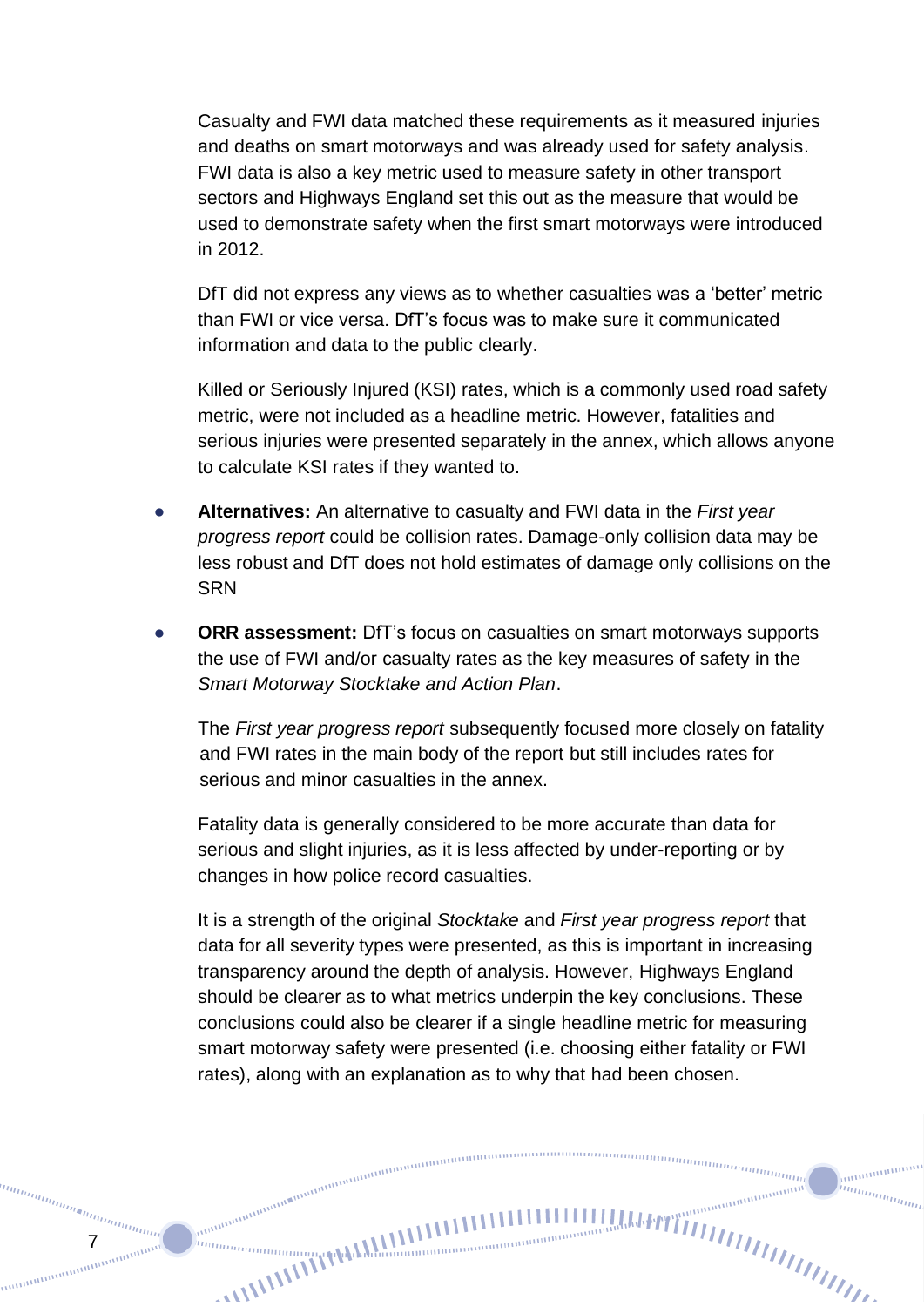- A.21 **Decision:** Traffic (vehicle miles) is used as the denominator for calculating casualty rates.
	- **Rationale:** Rate-based metrics enabled comparisons of different road types that take account of relative levels of traffic. This provided a more valid comparison than simply considering absolute casualties.
	- **Alternatives:** An alternative denominator for calculating rates is road length rather than vehicle miles. Using data presented in the *First Year Progress Report*, ORR compared fatality rates per mile (road length) to fatality rates per vehicle mile (traffic) on the SRN. This analysis is presented in Figure A.4 below.

### **Figure A.4 Comparison of fatality rates per mile and per bn vehicle miles (five-year average)**



This shows that fatality rates per mile are similar on SRN 'A' roads and motorways. However, fatality rates per vehicle mile are much higher on SRN 'A' roads in comparison to motorways. The reason for this is that motorways carry significantly more traffic per mile than SRN 'A' roads, which results in comparatively lower fatality rates per vehicle mile travelled.

aaaaaaaaaaa

mmm

Another alternative to a rate-based analysis is to consider absolute casualties.

meningangangangangangangangangang

**Communications** 

annan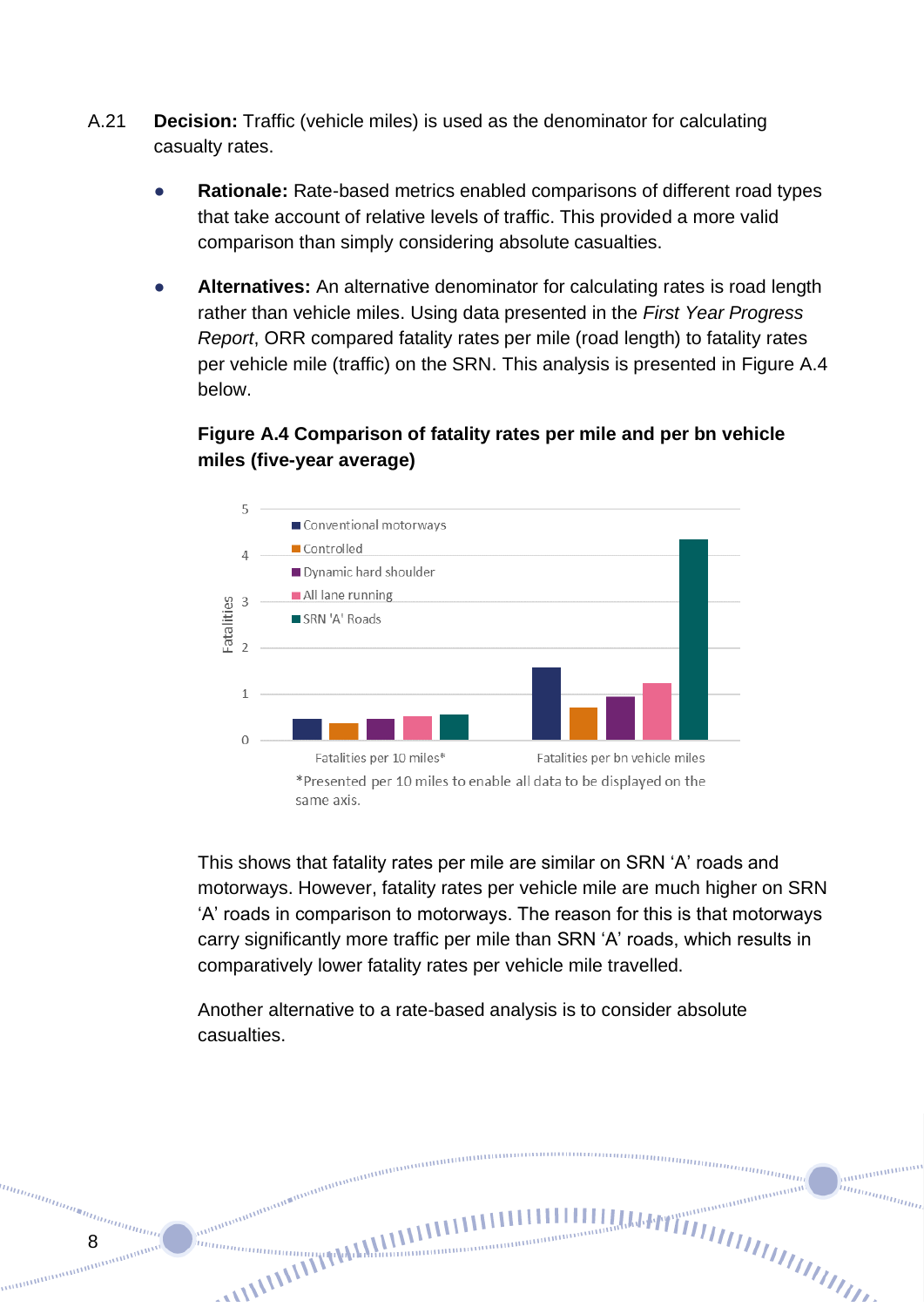Using data from the *First Year Progress Report*, our analysis of the total number of fatalities on SRN 'A' roads and different types of motorway between 2015 and 2019 is presented in Figure A.5.



**Chart A.5 Total fatalities on the SRN between 2005 and 2019 by road type**

This shows that, on the SRN, the highest number of fatalities occur on 'A' roads, followed by conventional motorways.

**ORR assessment:** The conclusions in the stocktake are based on analysis of casualty rates per vehicle mile. In our opinion this is an appropriate metric to compare relative safety of different road types.

We agree that absolute casualties do not provide a useful comparison of relative safety because this measure does not take account of the volume of traffic using different road types, or the proportion of the network made up by these types of road. As new sections of ALR are built, and the number of journeys on them increases, absolute casualties on ALR motorways can also be expected to increase.

Casualty rates allow for a more meaningful comparison between different road types. Normalising for traffic allows casualties to be compared on a likefor-like basis, irrespective of how busy individual stretches of road are. They also account for changes in the relative proportions of different road types in the future.

anananananan

**Communication of the AMERICAN SECTION** 

 $9\overline{9}$ 

n<sub>ininin</sub>

 $m_{\tilde{H}l\tilde{H}l\tilde{H}l\tilde{H}l\tilde{H}l\tilde{H}l}$ 

aaaaaaaaaa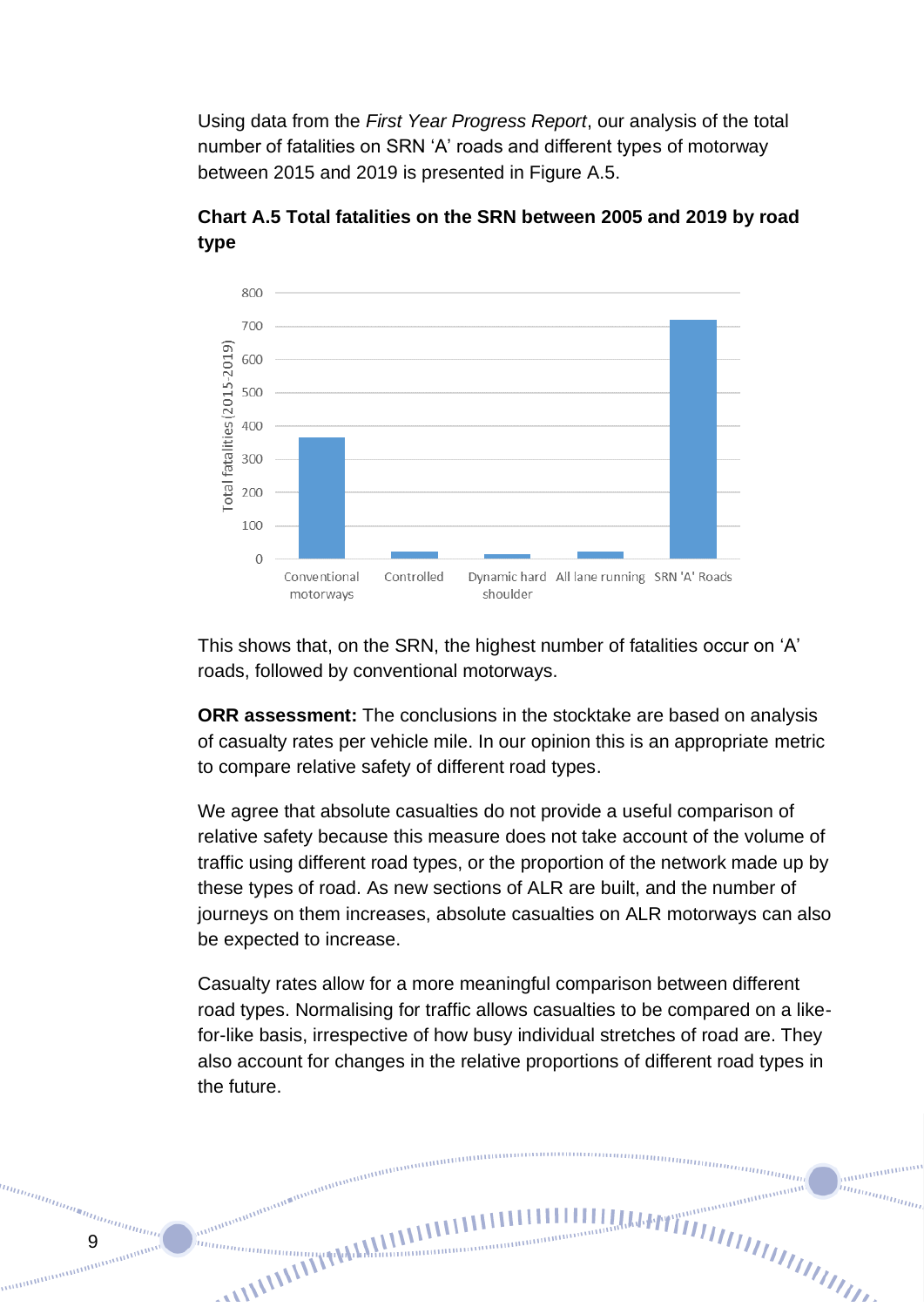- A.22 **Decision:** Headline casualty rates for different road types are averaged over five years.
	- **Rationale:** Five years represents the longest possible time series for analysis of ALR motorways in the *First year progress report* (the original stocktake was published a year earlier and therefore used a four-year average). The number of casualties on smart motorways each year is small in comparison to conventional motorways so this approach was adopted to include as much data as possible.
	- Alternatives: Instead of a five-year average, it is possible to produce casualty rates for individual years, or as two-, three- or four-year averages. Charts showing 5-year, 3-year and 2-year average fatality rates for conventional and ALR motorways are shown below.

**Figure A.6: Comparison of annual and five-year average fatality rates per bn vehicle miles for conventional and ALR motorways**



memmummummummummummum

**ALLINDURING STATES** 

in<sub>n</sub>

nommunimumimumi<br>10<br>10 maamuunimumimumi

un<sub>inininininin</sub>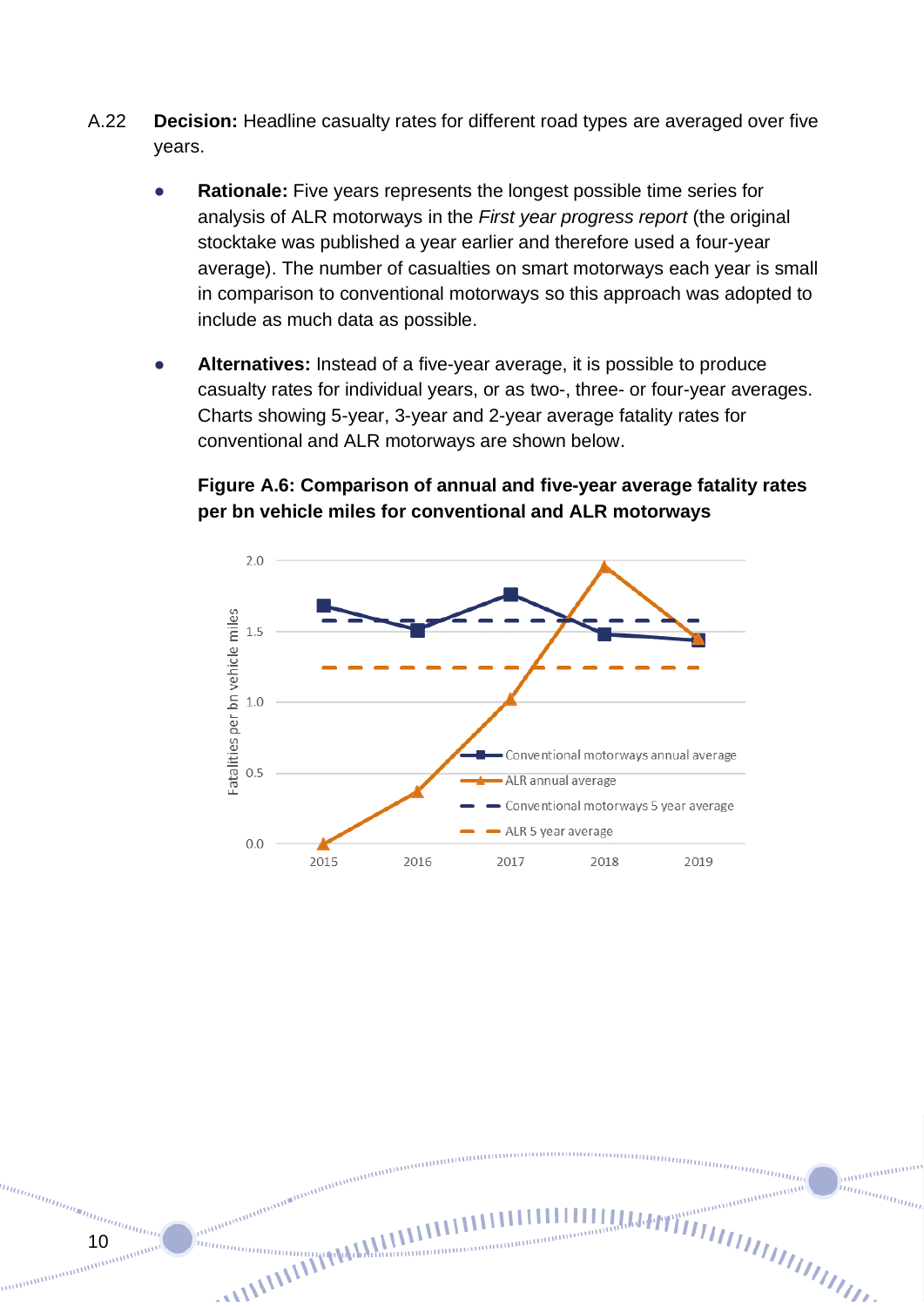#### **Figure A.7: Comparison of annual and three-year average fatality rates per bn vehicle miles for conventional and ALR motorways**



Comparing figures A.6 and A.7 shows that the five-year and three-year average fatality rates on conventional motorways are both higher than the five-year and three-year average for ALR motorways. However, the difference between the conventional and all lane running motorways is much smaller when the three-year average is considered. There is also a possible trend of increasing fatality rates over time, and greater volatility in annual fatality rates for ALR motorways compared to conventional motorways, resulting in a higher standard deviation from the mean. Factors that are likely to have influenced this include:

- Fewer schemes there were 141 miles of ALR motorways in 2019, compared with 1,564 miles of conventional motorways.
- Significant increases in the number of ALR motorways over time there were 29 miles of ALR motorways in 2015 compared with 141 miles in 2019.

If the two-year average is considered (Figure A.8), this gives a higher fatality rate for all lane running motorways (1.7), compared with conventional motorways (1.5).

memmummummummummummum

**Communications** 

anna

11

 $a_{m_{\bar{u}_{l}}}_{\bar{u}_{l}}$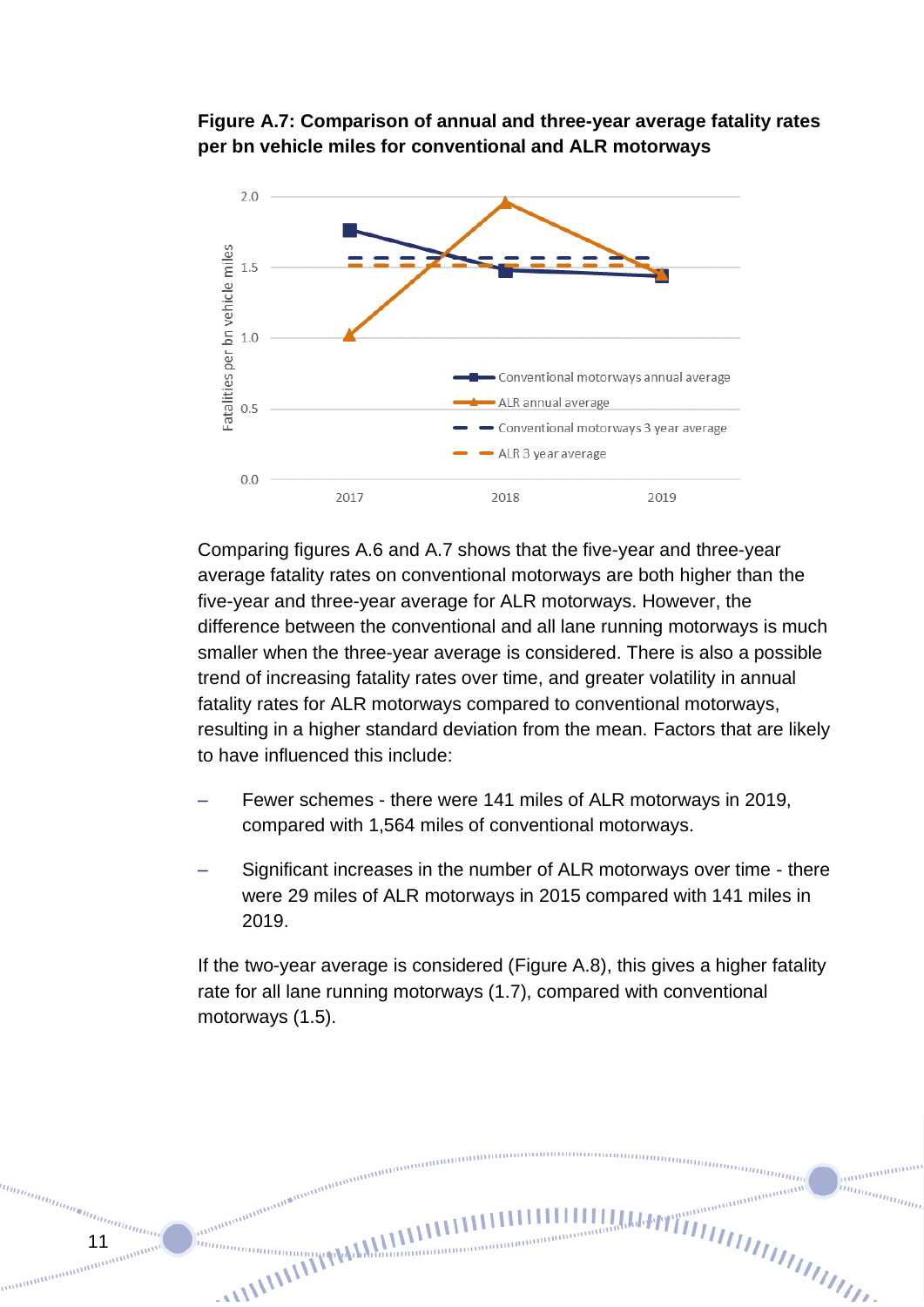**Chart A.8: Comparison of annual and two-year average fatality rates per bn vehicle miles for conventional and ALR motorways.**



**ORR assessment:** Total vehicle miles driven on ALR motorways in 2015 is small (1.4bn vehicle miles) compared to 2019 (6.2bn vehicle miles). The averages in the *Smart Motorway Safety Evidence Stocktake and Action Plan* and *First year progress report* are weighted by traffic volume to account for this.

*The First year progress report* used a five-year average to maximise the amount of data available. However, averages calculated over a shorter period of time (e.g. two or three years) produce different results. The large differences in annual fatality rates on ALR motorways, combined with the growth in the length of these roads in recent years, affects the confidence we can have in drawing conclusions from the averaged data; therefore averages should be treated with caution. Any conclusions based on five-year averages should be clear that this approach might mask trends in fatality rates over time. The conclusions should also be clear about the about the impact of considering different time periods.

A.23 **Decision:** Statistical significance testing was not used to determine whether differences between casualty rates for ALR and other roads are significant.

anananananan

**Communications** 

**Rationale:** DfT considered using statistical significance testing as part of the analysis. However, when it was originally commissioned there was no existing analysis on this and the small numbers involved made it very challenging to achieve. Given the initial short deadline, DfT decided that it

12

inn

 $m_{\tilde{H}l\tilde{H}l\tilde{H}l\tilde{H}l\tilde{H}l\tilde{H}l}$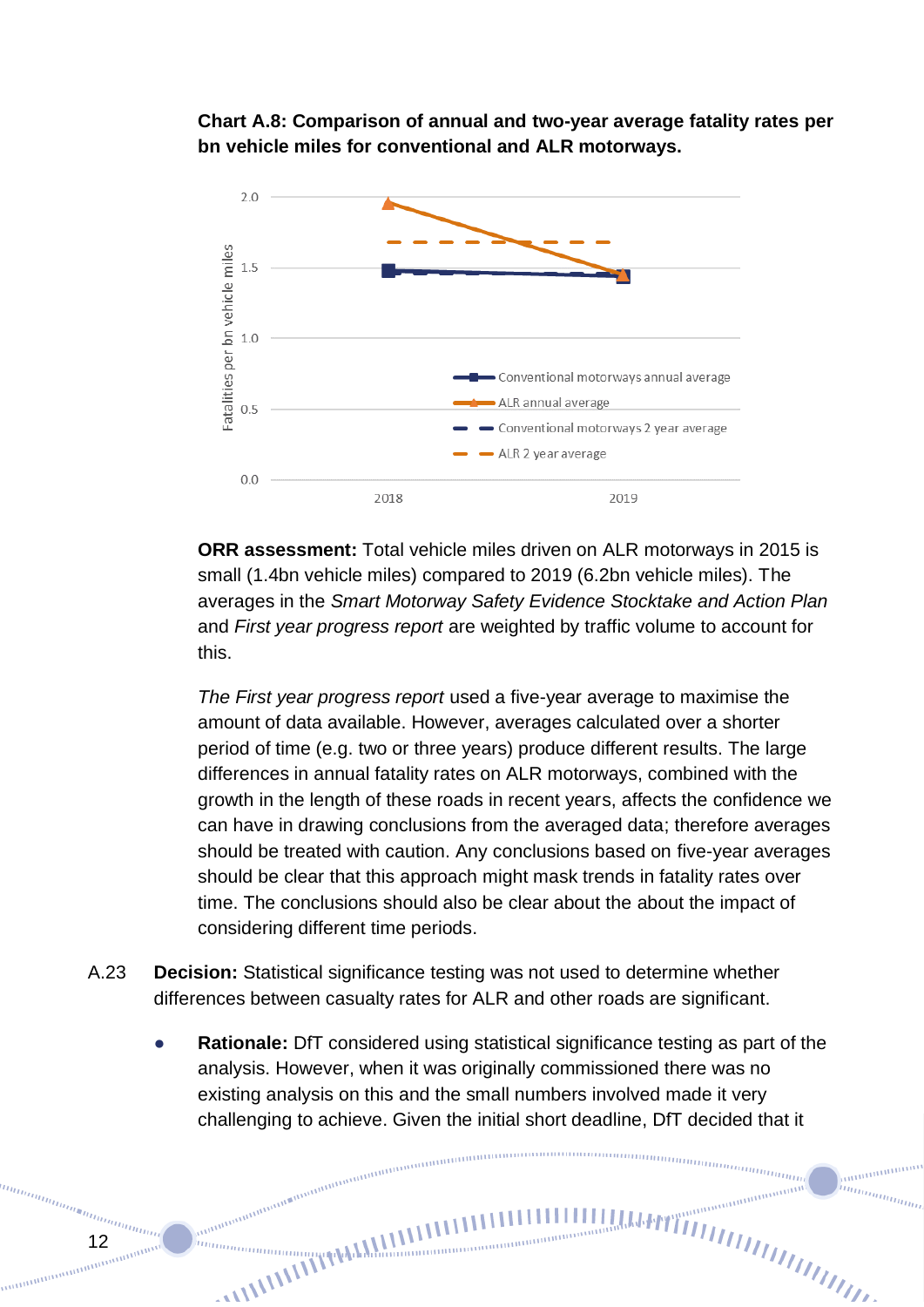would be too complex and time consuming to produce anything more robust to include in the report.

- **Alternatives:** N/A
- **ORR assessment:** Statistical significance testing is something that DfT has stated it would like to see included in future analysis and Highways England is currently progressing work on this.

Undertaking significance testing on the headline figures in future would help explain the levels of uncertainty around the results. **We recommend** that this is developed to be included with Highways England's published annual update of safety performance on smart motorways using 2020 road casualty statistics.

A.24 **Decision:** Casualty data was not adjusted to account for the impact of changes to police reporting systems (e.g. Collisions Reporting and Sharing Project (CRASH) which provides a common platform for the recording of statistics and police/investigation data on road traffic accidents, and Case Overview Preparation Application (COPA), the platform used by the Metropolitan Police), discussed in detail in [DfT's 2019 road casualty](https://assets.publishing.service.gov.uk/government/uploads/system/uploads/attachment_data/file/922708/annex-update-severity-adjustments-methodology.pdf) report).

> **Rationale:** At the time of the *Stocktake* and subsequent *First Year Progress Report*, work to produce adjustment factors for CRASH/COPA was not completed. DfT has now published [conclusions from the ONS study into the](https://assets.publishing.service.gov.uk/government/uploads/system/uploads/attachment_data/file/922708/annex-update-severity-adjustments-methodology.pdf)  [impact of this change.](https://assets.publishing.service.gov.uk/government/uploads/system/uploads/attachment_data/file/922708/annex-update-severity-adjustments-methodology.pdf) However, police forces have continued to join CRASH since then and this would add further complexity to any time series analysis.

> DfT and Highways England decided not to adjust for CRASH/COPA to ensure the data was as transparent as possible. Also, by focusing on fatality rates the impact from CRASH was avoided (or minimised in the case of FWI rates).

- Alternatives: Adjustment factors could have been calculated and applied to casualty data to account for the move to CRASH/COPA.
- **ORR assessment:** We consider that the treatment of changes to police reporting systems is appropriate in the high-level statistical analysis. Fatalities are unaffected by these changes so the fact that the conclusions focus on fatality data means that it is possible to present a data series that is consistent over time. Therefore, the value of adjusting for CRASH/COPA is limited.

 $\frac{m n_{\text{min}}}{\sqrt{m}}$ 

anananana in<sub>nnmmm</sub>

anana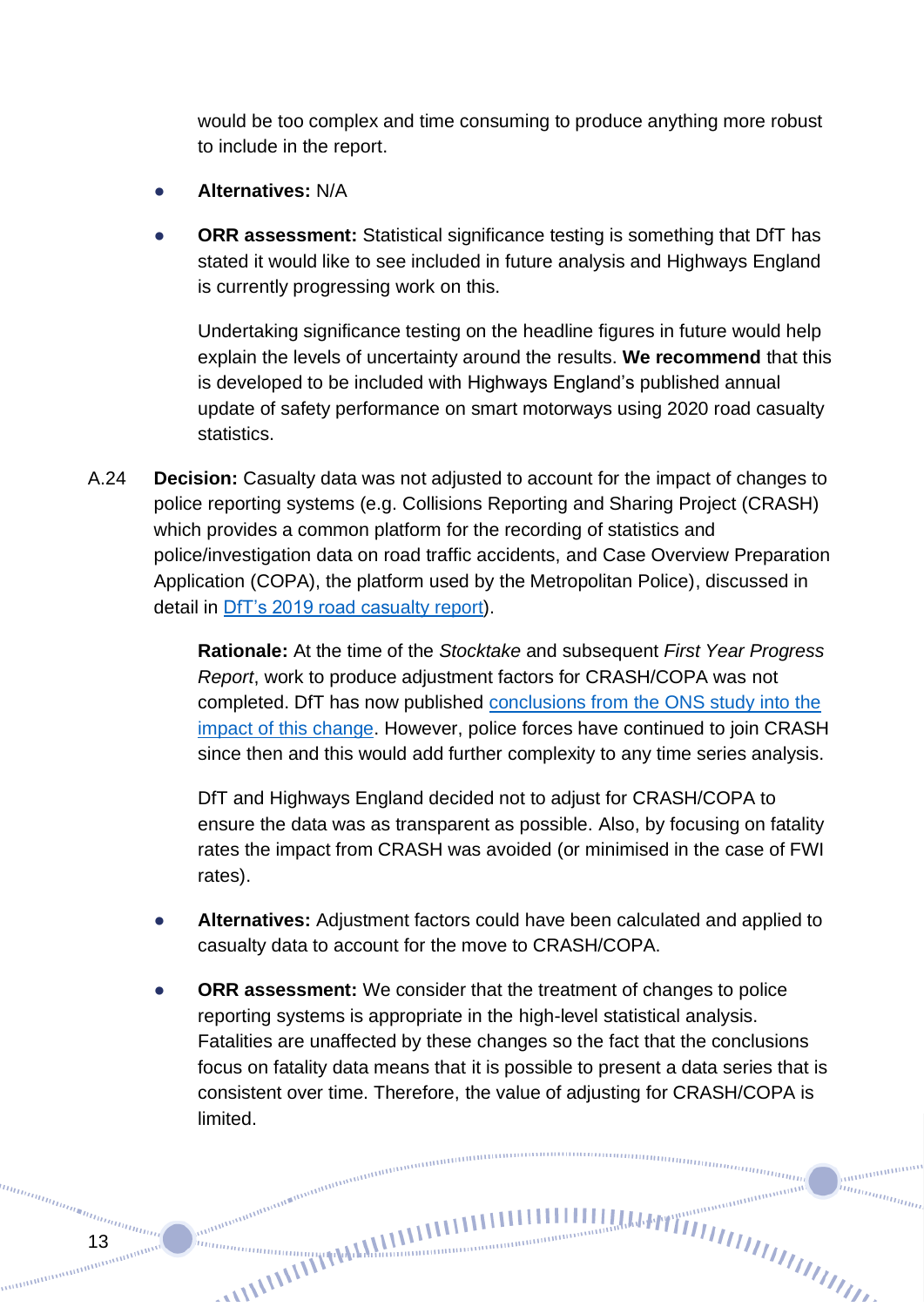Including an adjustment for serious and slight injuries separately would be highly complex and likely require re-calculation each year. This would probably make it more difficult to communicate the key findings from the stocktake.

### **Use of comparisons**

- A.25 Using the metrics described above, the original *Smart Motorway Stocktake and Action Plan* and *First year progress report* compare rates on SRN 'A'-roads, conventional motorways and each different type of smart motorway. This is important for understanding differences in safety performance between the different road types.
- A.26 The reports also make comparisons between conventional motorways and all types of smart motorway combined. For this comparison, casualty rates on smart motorways are calculated by combining data for controlled, ALR and Dynamic Hard Shoulder motorways.
- A.27 Comparisons between conventional and smart motorways are made throughout the *First Year Progress Report*. For example:
	- at the bottom of page 32 and top of page 34 it reports that fatality and FWI rates are lower on smart motorways than conventional motorways; and
	- in the conclusions section on page 38 it states that: *This Progress Report shows that in terms of fatality rates, smart motorways are the safest roads in the country.*
- A.28 We recognise that the comparison between conventional motorways and (all) smart motorways is not a key focus of the *Stocktake*. However, combining data for controlled motorways with other types of smart motorway potentially masks the effect of removing the hard shoulder and can be confusing. Although these comparisons do not alter the conclusions of the *Stocktake*, we think that it would be clearer not to combine safety data for controlled motorways with other types of smart motorway for this type of analysis.
- A.29 The *Smart Motorway Stocktake and Action Plan* and *First Year Progress* Reports do not make a direct comparison between the difference in casualty rates on ALR motorways and controlled motorways. Controlled motorways generally have the lowest casualty rate of all types of road and this would provide the most stretching comparison for ALR motorways. However, this comparison can be inferred from the charts presented in these reports.

 $m n_{\rm 100mmpc}$ 

ammanan in<sub>nnmmm</sub>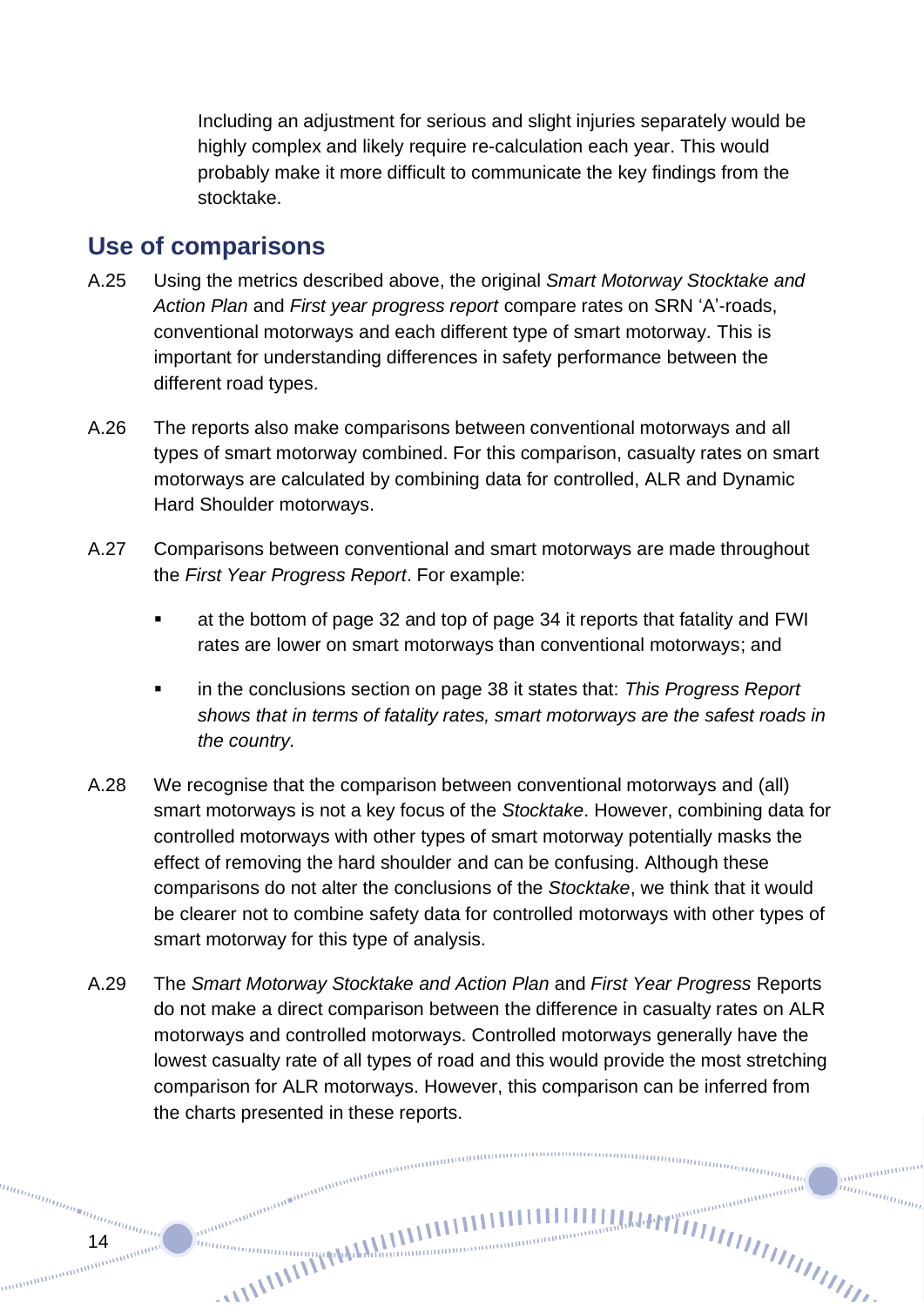- A.30 Where the *Stocktake* compares overall casualty rates for different road types no assessment is made about whether the differences are statistically significant. Including information about the level of uncertainty associated with the high-level statistics, through statistical significance testing, would add important context to any conclusions. We understand that this is something DfT and Highways England are working towards and **we recommend** that Highways England puts this place in time for the company's published annual update of safety performance on smart motorways using 2020 road casualty statistics.
- A.31 The high-level statistics are presented at an aggregate level for each different road type. This means that statistics are not presented on a scheme-by-scheme basis. One disadvantage of this is that outliers (individual schemes with unusually high casualty rates) cannot be identified. This makes it more difficult to assess the robustness of the high-level statistics. Data for individual schemes are available as part of the before and after analysis. **We recommend** that Highways England makes high-level statistics available through an updated SMALR Overarching Safety Report at an individual scheme level. This will support better understanding of the underlying variation across schemes and highlight any instances where the safety performance for an individual scheme is below average.
- A.32 Overall, the high-level statistics provide useful context to help in understanding the relative safety of different road types. However, given that the safety objective of smart motorways is to be as safe as, or safer than, the roads they replace we agree that before and after analysis provides better evidence for considering the impact of converting a section of motorway to ALR. This analysis is considered in more detail in Annex B.

### **Conclusions**

annan

<sup>tan</sup>an<sub>ananan</sub><br>15<br><sub>19</sub> maanananananananananan

A.33 As set out at the beginning of this annex, the objective was to answer two key questions relating to the high-level statistical analysis:

annon annon annon annon annon annon anno

- (a) **Are the data and evidence used in the stocktake and the** *First year progress report* **reliable and robust and in line with established/best practice?**
	- (i) The underlying data for road casualties, traffic and road lengths can be considered as reliable. These are designated as National Statistics and therefore are independently assessed for trustworthiness, quality and value by the Office for Statistics Regulation.

 $m n_{m n n m m}$ 

ammanan

in<sub>nnmmm</sub>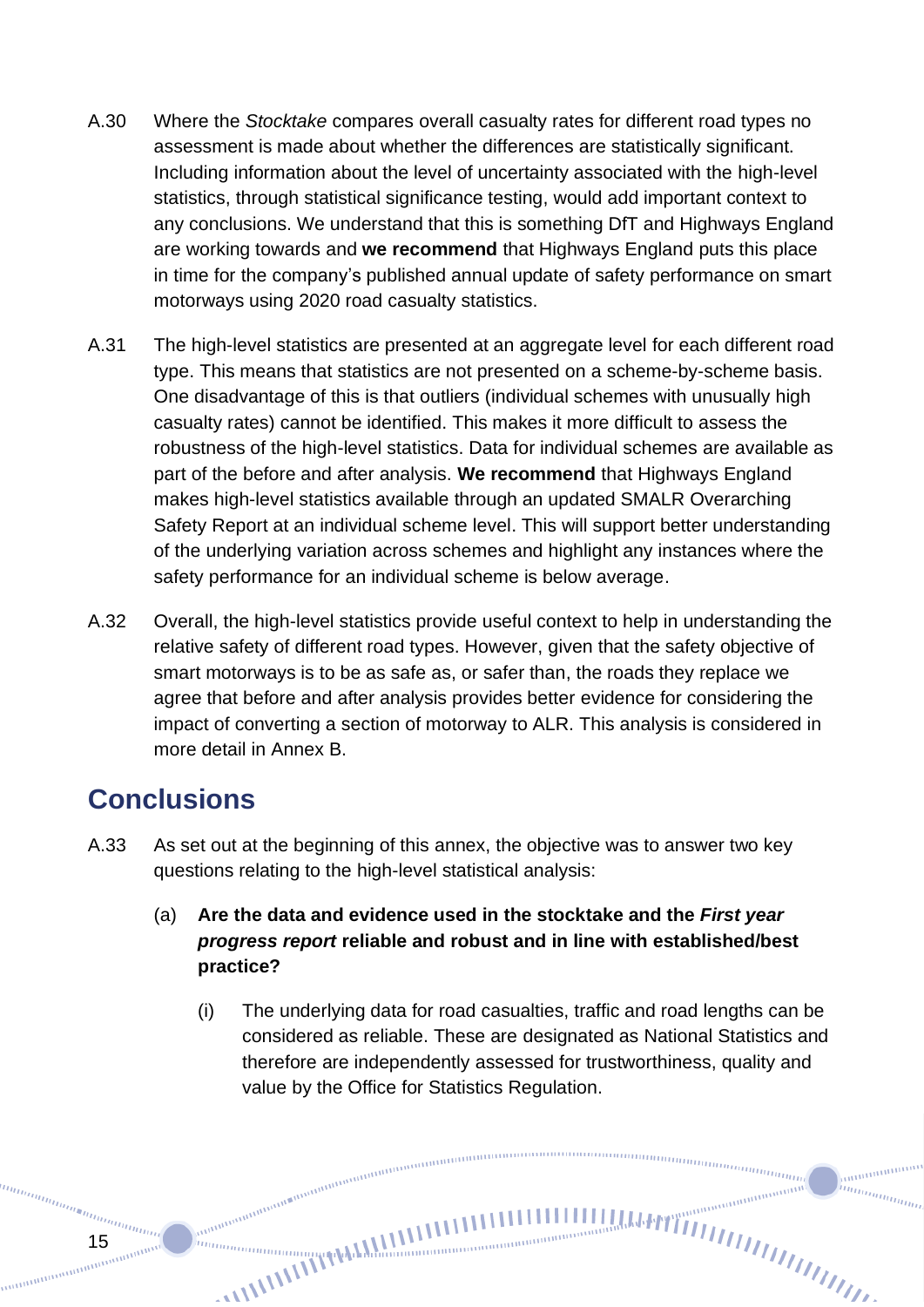- (ii) Calculating casualty rates that take account of the number of casualties and the volume of traffic using the network is a reliable method for comparing high-level casualty statistics on these roads.
- (iii) Presenting the high-level statistics for ALR motorways as five-year averages masks variability within the data; considering the most recent two, three or four years can give different results. Therefore, any conclusions from the averaged data should be treated with caution and the reports should be clearer about the impact on headline results when different time periods are considered.

### **(b) Have comparisons been made in an appropriate way about the relative safety of ALR motorways, with reference to conventional motorways and other roads?**

- **(i)** The *Stocktake* is not clear about whether FWI or casualty rates are most important in forming conclusions about the relative safety of ALR motorways. Either can be considered as appropriate, but the conclusions should be made clearer by focusing on one lead metric (and setting out the strengths and weaknesses of that metric). However, publishing the underlying data, and other metrics, in the annexes demonstrates a transparent approach and supports a better understanding of the robustness of the conclusions.
- **(ii)** The *Stocktake* and *First year progress report* make some comparisons between conventional motorways and all smart motorways (a combination of controlled, all lane running and dynamic hard shoulder motorways). Although this comparison does not significantly affect the main conclusions, we consider it to be confusing to the reader. **We recommend** that Highways England's future analysis should always consider conventional and controlled motorways (which include a hard shoulder) separately from other types of smart motorway when comparing high-level casualty statistics.
- **(iii)** The value of the analysis should be improved by quantifying the levels of uncertainty that exist around the high-level statistics, for example by undertaking statistical significance testing on the fatality rates on each road type. **We recommend** that Highways England should put this in place in time to be included with the company's published annual update of safety performance on smart motorways, using 2020 road casualty statistics.

nanaanaanaa

anananana

in<sub>nnmmm</sub>

16

annan